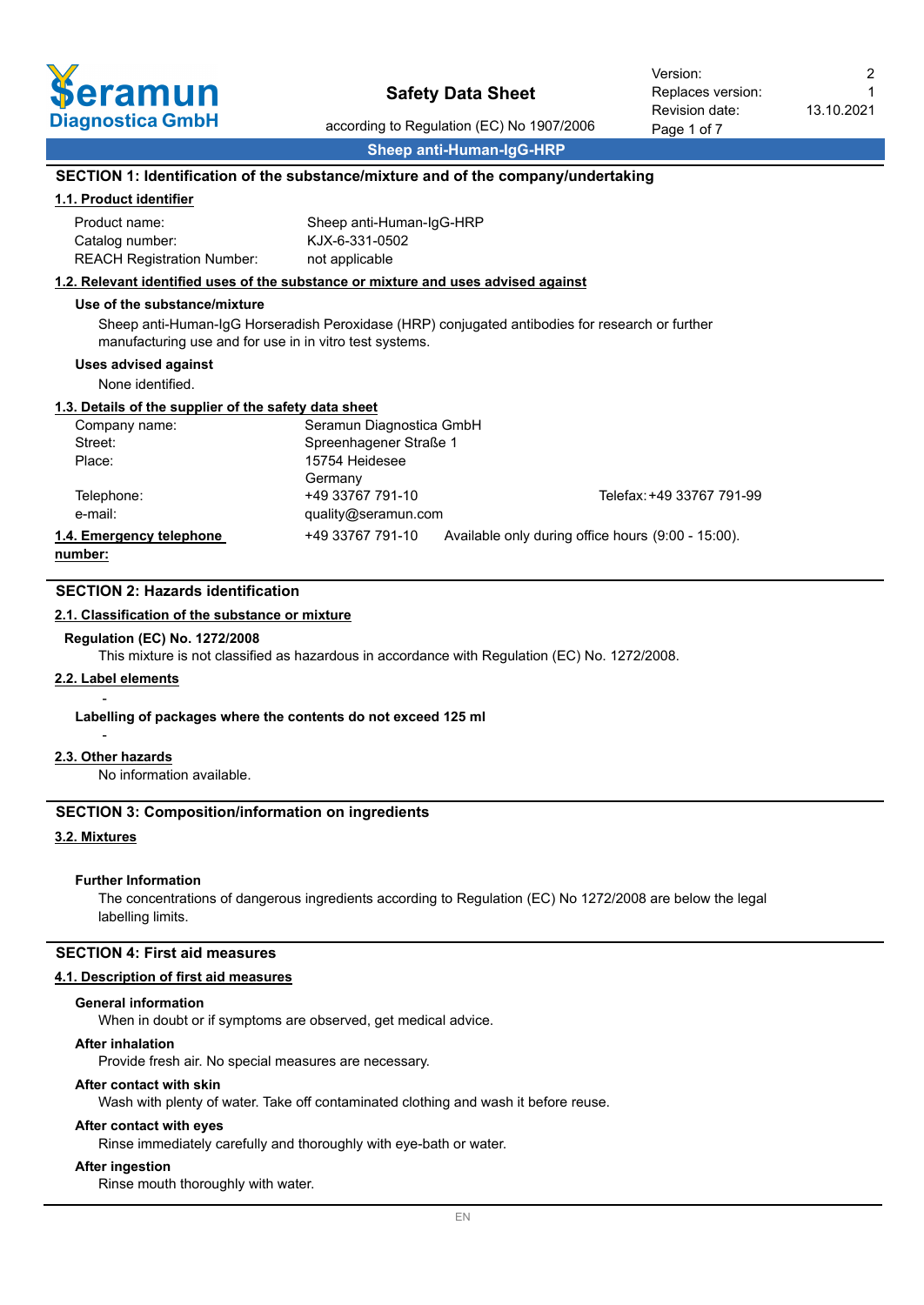

according to Regulation (EC) No 1907/2006

**Sheep anti-Human-IgG-HRP**

#### **4.2. Most important symptoms and effects, both acute and delayed**

No information available.

#### **4.3. Indication of any immediate medical attention and special treatment needed**

Treat symptomatically.

# **SECTION 5: Firefighting measures**

#### **5.1. Extinguishing media**

#### **Suitable extinguishing media**

Co-ordinate fire-fighting measures to the fire surroundings. Suitable extinguishing media: Water mist, Water spray, Dry extinguishing powder, Carbon dioxide (CO2).

#### **Unsuitable extinguishing media**

None identified.

#### **5.2. Special hazards arising from the substance or mixture**

Non-flammable.

#### **5.3. Advice for firefighters**

In case of fire: Wear self-contained breathing apparatus. Co-ordinate fire-fighting measures to the fire surroundings.

#### **Additional information**

Collect contaminated fire extinguishing water separately. Do not allow entering drains or surface water.

## **SECTION 6: Accidental release measures**

#### **6.1. Personal precautions, protective equipment and emergency procedures**

#### **General measures**

Use personal protection equipment.

#### **6.2. Environmental precautions**

Do not allow to enter into surface water or drains.

# **6.3. Methods and material for containment and cleaning up**

# **Other information**

Wipe up with absorbent material (eg. cloth, fleece). Wash with plenty of water.

## **6.4. Reference to other sections**

Safe handling: see section 7 Personal protection equipment: see section 8 Disposal: see section 13

# **SECTION 7: Handling and storage**

# **7.1. Precautions for safe handling**

#### **Advice on safe handling**

Use only in accordance to the manual.

#### **Advice on protection against fire and explosion**

No special fire protection measures are necessary.

### **7.2. Conditions for safe storage, including any incompatibilities**

#### **Requirements for storage rooms and vessels**

Keep container tightly closed.

#### **Hints on joint storage**

Do not store together with: Oxidizing agent.

#### **Further information on storage conditions**

Observe directions on the label. storage temperature: at <= -18 °C

#### **7.3. Specific end use(s)**

Use only in accordance to the manual.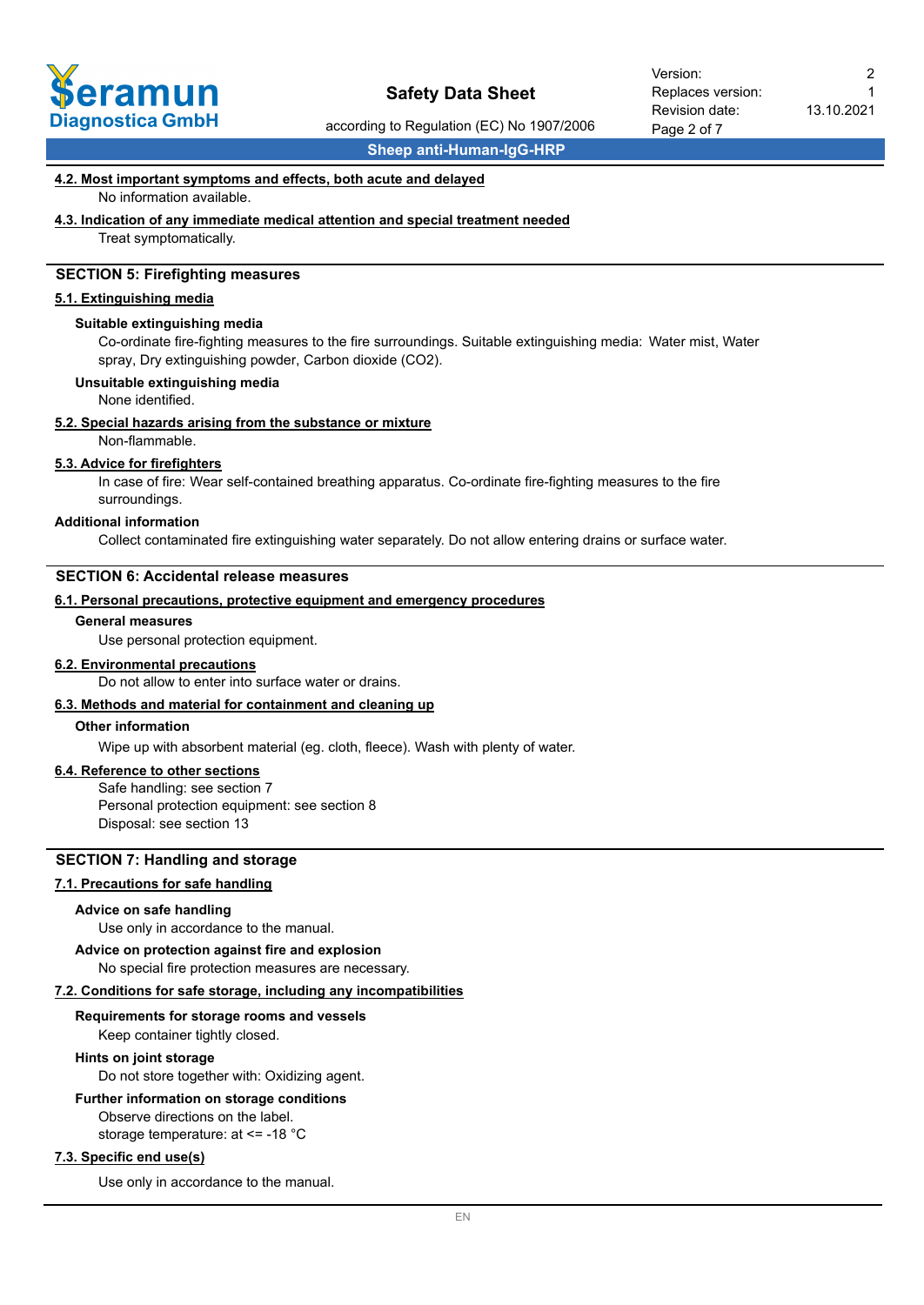

Page 3 of 7 Revision date: Replaces version: Version: 2

according to Regulation (EC) No 1907/2006

**Sheep anti-Human-IgG-HRP**

# **SECTION 8: Exposure controls/personal protection**

# **8.1. Control parameters**

#### **Exposure limits (EH40)**

| CAS No  | Substance | ppm | mg/m <sup>3</sup> | fibres/ml | Category      | Origin     |
|---------|-----------|-----|-------------------|-----------|---------------|------------|
| 57-50-1 | Sucrose   |     | 10 <sub>l</sub>   |           | TWA (8 h)     | <b>WEL</b> |
|         |           |     | 20                |           | STEL (15 min) | <b>WEL</b> |

## **8.2. Exposure controls**

### **Protective and hygiene measures**

Take off contaminated clothing. Wash hands before breaks and after work. When using do not eat, drink, smoke, sniff. General industrial hygiene practice.

#### **Eye/face protection**

Wear eye protection/face protection. Eye protection: not required.

#### **Hand protection**

Chemical protective gloves must meet the requirements of European standard EN 374. The quality of the protective gloves resistant to chemicals must be chosen as a function of the specific working place concentration and quantity of hazardous substances. The following materials are suitable for protective gloves (permeation time > 480 min):

NBR (Nitrile rubber); >= 0.11 mm thickness

Take recovery periods for skin regeneration.

#### **Skin protection**

Use of protective clothing. The type of personal protection equipment has to be chosen based on the concentration and amount of the dangerous substance at the workplace.

#### **Respiratory protection**

In case of inadequate ventilation wear respiratory protection. Respiratory protection not required.

#### **Environmental exposure controls**

Do not allow to enter into surface water or drains.

# **SECTION 9: Physical and chemical properties**

# **9.1. Information on basic physical and chemical properties**

| Physical state:<br>Colour:                                    | liquid<br>light orange |
|---------------------------------------------------------------|------------------------|
| Odour:                                                        | odourless              |
| pH-Value (at 20 °C):                                          | $7.2 - 7.6$            |
| Changes in the physical state                                 |                        |
| Melting point:                                                | not determined         |
| Boiling point or initial boiling point and<br>boiling range:  | 100 °C                 |
| Flash point:                                                  | not determined         |
| <b>Flammability</b>                                           |                        |
| Solid/liquid:                                                 | not determined         |
| Gas:                                                          | not applicable         |
| <b>Explosive properties</b><br>The product is not: Explosive. |                        |
| Lower explosion limits:                                       | not determined         |
| Upper explosion limits:                                       | not determined         |
| <b>Self-ignition temperature</b>                              |                        |
| Solid:                                                        | not applicable         |
| Gas:                                                          | not applicable         |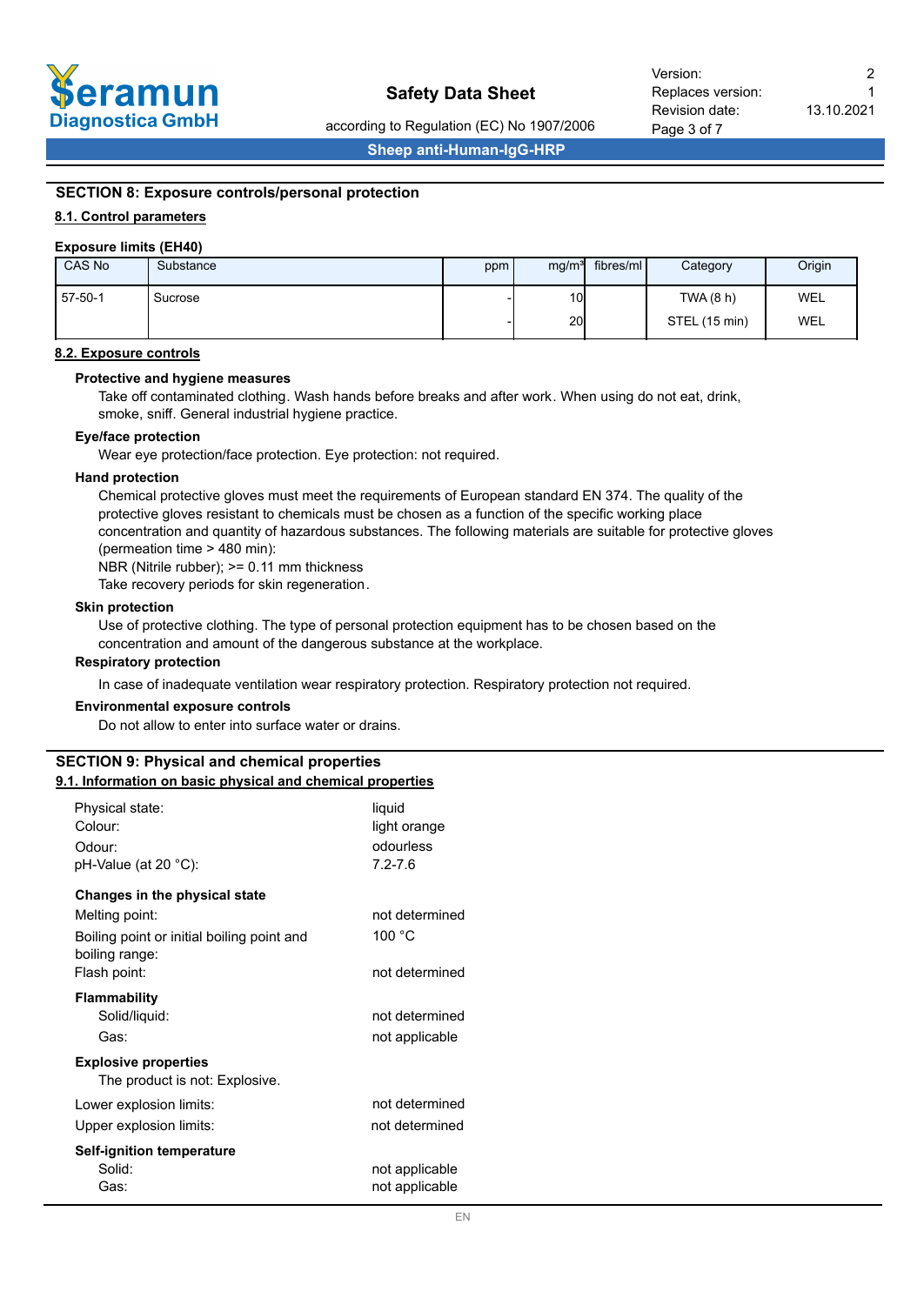

according to Regulation (EC) No 1907/2006

| $1$ agu $7$ VI <i>I</i>  |
|--------------------------|
| Sheep anti-Human-IgG-HRP |
| not determined           |
|                          |
| not determined           |
| 1.0100 $g/cm3$           |
| completely miscible      |
|                          |
| not determined           |
| not determined           |
| not determined           |
| not determined           |
|                          |
| not determined           |
|                          |

## **SECTION 10: Stability and reactivity**

#### **10.1. Reactivity**

This material is considered to be non-reactive under normal use conditions.

#### **10.2. Chemical stability**

The product is stable under storage at normal ambient temperatures.

# **10.3. Possibility of hazardous reactions**

No known hazardous reactions.

#### **10.4. Conditions to avoid**

Keep away from heat. Stable under recommended storage and handling conditions.

# **10.5. Incompatible materials**

Oxidizing agent

# **10.6. Hazardous decomposition products**

No known hazardous decomposition products.

#### **SECTION 11: Toxicological information**

## **11.1. Information on hazard classes as defined in Regulation (EC) No 1272/2008**

#### **Acute toxicity**

Based on available data, the classification criteria are not met.

#### **Irritation and corrosivity**

Based on available data, the classification criteria are not met.

#### **Sensitising effects**

Based on available data, the classification criteria are not met.

#### **Carcinogenic/mutagenic/toxic effects for reproduction**

Based on available data, the classification criteria are not met.

#### **STOT-single exposure**

Based on available data, the classification criteria are not met.

#### **STOT-repeated exposure**

Based on available data, the classification criteria are not met.

# **Aspiration hazard**

Based on available data, the classification criteria are not met.

#### **Additional information on tests**

The mixture is classified as not hazardous according to regulation (EC) No 1272/2008 [CLP].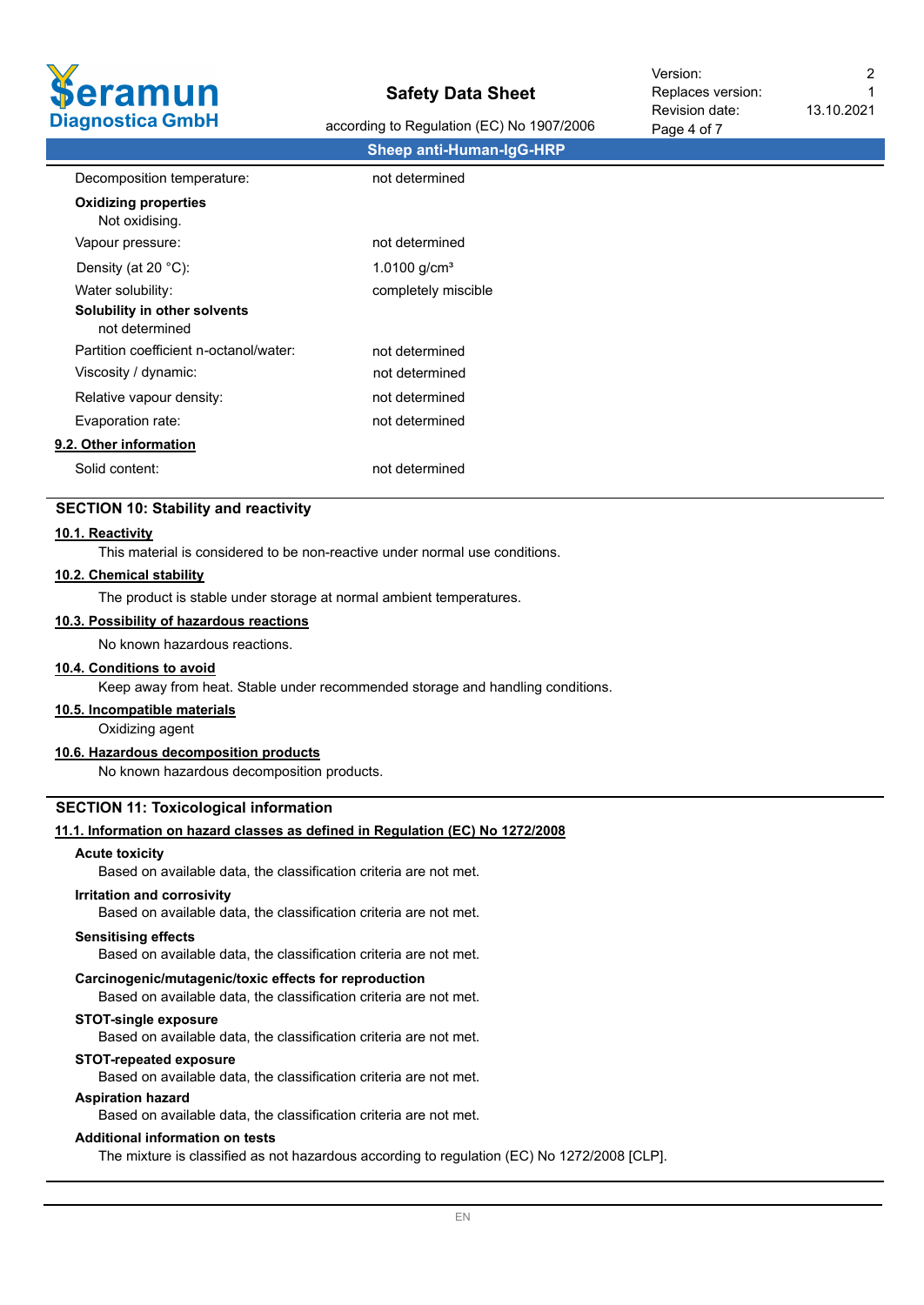

Revision date: Replaces version: Version: 2

according to Regulation (EC) No 1907/2006

Page 5 of 7

13.10.2021

1

**Sheep anti-Human-IgG-HRP**

# **SECTION 12: Ecological information**

## **12.1. Toxicity**

# The product is not: Ecotoxic.

**12.2. Persistence and degradability**

The product has not been tested.

# **12.3. Bioaccumulative potential**

No indication of bioaccumulation potential.

### **12.4. Mobility in soil**

The product has not been tested.

### **12.5. Results of PBT and vPvB assessment**

The substances in the mixture do not meet the PBT/vPvB criteria according to REACH, annex XIII.

#### **12.7. Other adverse effects**

No information available.

#### **Further information**

Avoid release to the environment. There are no data available on the mixture itself.

### **SECTION 13: Disposal considerations**

#### **13.1. Waste treatment methods**

#### **Disposal recommendations**

Dispose of waste according to applicable legislation.

## **List of Wastes Code - residues/unused products**

160509 WASTES NOT OTHERWISE SPECIFIED IN THE LIST; gases in pressure containers and discarded chemicals; discarded chemicals other than those mentioned in 16 05 06, 16 05 07 or 16 05 08

#### **List of Wastes Code - used product**

WASTES NOT OTHERWISE SPECIFIED IN THE LIST; gases in pressure containers and discarded chemicals; discarded chemicals other than those mentioned in 16 05 06, 16 05 07 or 16 05 08 160509

## **List of Wastes Code - contaminated packaging**

WASTE PACKAGING; ABSORBENTS, WIPING CLOTHS, FILTER MATERIALS AND PROTECTIVE CLOTHING NOT OTHERWISE SPECIFIED; packaging (including separately collected municipal packaging waste); plastic packaging 150102

## **Contaminated packaging**

Wash with plenty of water. Completely emptied packages can be recycled.

# **SECTION 14: Transport information**

#### **Land transport (ADR/RID)**

| No dangerous good in sense of this transport regulation.<br>14.1. UN number:                  |  |
|-----------------------------------------------------------------------------------------------|--|
| No dangerous good in sense of this transport regulation.<br>14.2. UN proper shipping name:    |  |
| No dangerous good in sense of this transport regulation.<br>14.3. Transport hazard class(es): |  |
| No dangerous good in sense of this transport regulation.<br>14.4. Packing group:              |  |
| Hazard label:                                                                                 |  |
| Inland waterways transport (ADN)                                                              |  |
| No dangerous good in sense of this transport regulation.<br><b>14.1. UN number:</b>           |  |
| No dangerous good in sense of this transport regulation.<br>14.2. UN proper shipping name:    |  |
| No dangerous good in sense of this transport regulation.<br>14.3. Transport hazard class(es): |  |
| No dangerous good in sense of this transport regulation.<br>14.4. Packing group:              |  |
| <b>Marine transport (IMDG)</b>                                                                |  |
| No dangerous good in sense of this transport regulation.<br><b>14.1. UN number:</b>           |  |
| No dangerous good in sense of this transport regulation.<br>14.2. UN proper shipping name:    |  |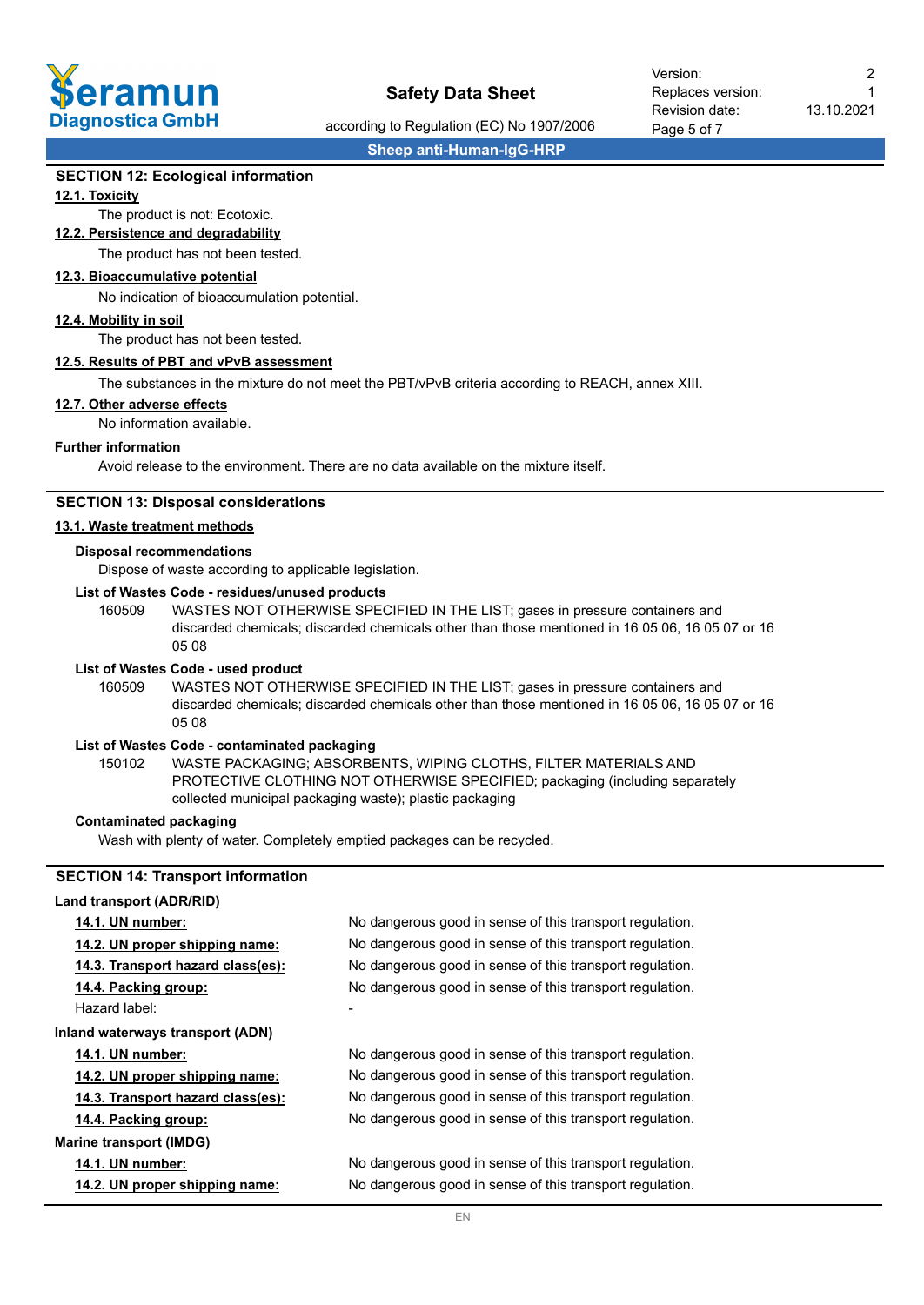

13.10.2021 Revision date: Replaces version: Version: 2

1

| Diagnostica GmbH                                              | according to Regulation (EC) No 1907/2006<br>Page 6 of 7                                                 |
|---------------------------------------------------------------|----------------------------------------------------------------------------------------------------------|
|                                                               | <b>Sheep anti-Human-IgG-HRP</b>                                                                          |
| 14.3. Transport hazard class(es):                             | No dangerous good in sense of this transport regulation.                                                 |
| 14.4. Packing group:                                          | No dangerous good in sense of this transport regulation.                                                 |
| Air transport (ICAO-TI/IATA-DGR)                              |                                                                                                          |
| 14.1. UN number:                                              | No dangerous good in sense of this transport regulation.                                                 |
| 14.2. UN proper shipping name:                                | No dangerous good in sense of this transport regulation.                                                 |
| 14.3. Transport hazard class(es):                             | No dangerous good in sense of this transport regulation.                                                 |
| 14.4. Packing group:                                          | No dangerous good in sense of this transport regulation.                                                 |
| 14.5. Environmental hazards                                   |                                                                                                          |
| <b>ENVIRONMENTALLY HAZARDOUS:</b>                             | No.                                                                                                      |
| 14.6. Special precautions for user                            |                                                                                                          |
| No dangerous good in sense of this transport regulation.      |                                                                                                          |
| 14.7. Maritime transport in bulk according to IMO instruments |                                                                                                          |
| No dangerous good in sense of this transport regulation.      |                                                                                                          |
| <b>SECTION 15: Regulatory information</b>                     |                                                                                                          |
|                                                               | 15.1. Safety, health and environmental regulations/legislation specific for the substance or mixture     |
| EU regulatory information                                     |                                                                                                          |
| 2004/42/EC (VOC):                                             | $0,98 \% (9,899 g/l)$                                                                                    |
| Information according to 2012/18/EU<br>(SEVESO III):          | Not subject to 2012/18/EU (SEVESO III)                                                                   |
| National regulatory information                               |                                                                                                          |
| Water hazard class (D):                                       | 1 - slightly hazardous to water                                                                          |
| 15.2. Chemical safety assessment                              |                                                                                                          |
|                                                               | Chemical safety assessments for substances in this mixture were not carried out.                         |
| <b>SECTION 16: Other information</b>                          |                                                                                                          |
| <b>Changes</b>                                                |                                                                                                          |
|                                                               | This data sheet contains changes from the previous version in section(s): 1,2,3,4,5,6,7,8,9,10,13,15,16. |

# **Abbreviations and acronyms**

| CLP: Classification, labelling and Packaging                                                         |
|------------------------------------------------------------------------------------------------------|
| REACH: Registration, Evaluation and Authorization of Chemicals                                       |
| GHS: Globally Harmonised System of Classification, Labelling and Packaging of Chemicals              |
| UN: United Nations                                                                                   |
| <b>CAS: Chemical Abstracts Service</b>                                                               |
| DNEL: Derived No Effect Level                                                                        |
| <b>DMFL: Derived Minimal Fffect Level</b>                                                            |
| <b>PNEC: Predicted No Effect Concentration</b>                                                       |
| ATE: Acute toxicity estimate                                                                         |
| LC50: Lethal concentration, 50%                                                                      |
| LD50: Lethal dose, 50%                                                                               |
| LL50: Lethal loading, 50%                                                                            |
| EL50: Effect loading, 50%                                                                            |
| EC50: Effective Concentration 50%                                                                    |
| ErC50: Effective Concentration 50%, growth rate                                                      |
| NOEC: No Observed Effect Concentration                                                               |
| BCF: Bio-concentration factor                                                                        |
| PBT: persistent, bioaccumulative, toxic                                                              |
| vPvB: very persistent, very bioaccumulative                                                          |
| ADR: Accord européen sur le transport des marchandises dangereuses par Route                         |
| (European Agreement concerning the International Carriage of Dangerous Goods by Road)                |
| RID: Regulations concerning the international carriage of dangerous goods by rail                    |
| ADN: European Agreement concerning the International Carriage of Dangerous Goods by Inland Waterways |